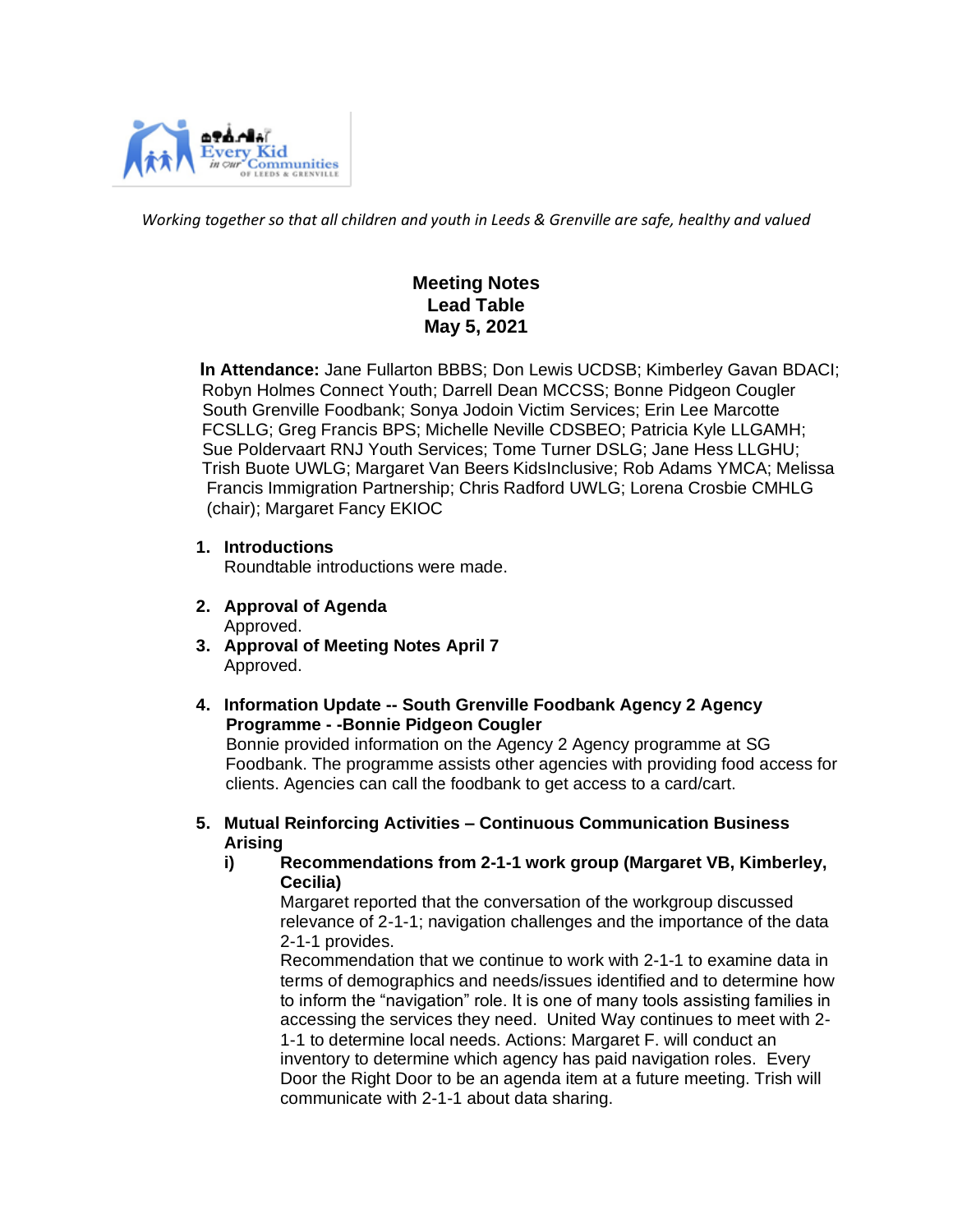## **6. Mutually Reinforcing Activities -- WAYS OF WORKING TOGETHER**

**i) Equity, Diversity and Inclusivity Planning – discussion on next steps (Erin Lee)** 

Equity, Diversity, and Inclusion – Erin Lee reviewed key messages from April 28 session. (Attached) Participants want more learning opportunities.

Discussion included:

- Jane F. asked about how to include welcoming messages
- Rob described the skills matrix for Y Board ensuring diversity
- Erin commented on the importance of collecting identity data an working together toward E.D.I.
- We need to have courageous conversations
- Importance of land acknowledgments

#### **Actions:**

 Members will send information on concrete steps they are taking now to support E.D.I (e.g. posters, forms) to Margaret F. who will compile and share.

 Members will continue to explore financial resources for further learning.

 **Margaret VB reminded us to remain idealistic, but keep grounded and positive.**

### **ii) Following up on Safety and Wellbeing Partners' Day Key messages –**

Reflection on April 23 Community Partners Day

 Conversation on what information is being sought related to community partners. There is a will to bridge gaps between agencies and municipalities.

 Sonya commented that we have to be realistic about what we can accomplish

 Need to listen, seek to understand; there may be difficult conversations Need to understand services and mandate of others

 Discussion around how we work with each other – need to understand each others mandates

 Actions: Members will advise Margaret of any recommendations related to **Safety and Wellbeing Planning.**

 **Action:** Sonya will lead a group in planning for an opportunity for share mandates/access to services. Michelle and Sue to assist

## **7. Continuous Communication/Shared Measurement**

- **i) New Survey Tool CDSBEO (Michelle) tabled**
- **ii) Update on Schools (Don and Michelle) tabled**
- **8. Backbone**

 **Coordinator's Report**